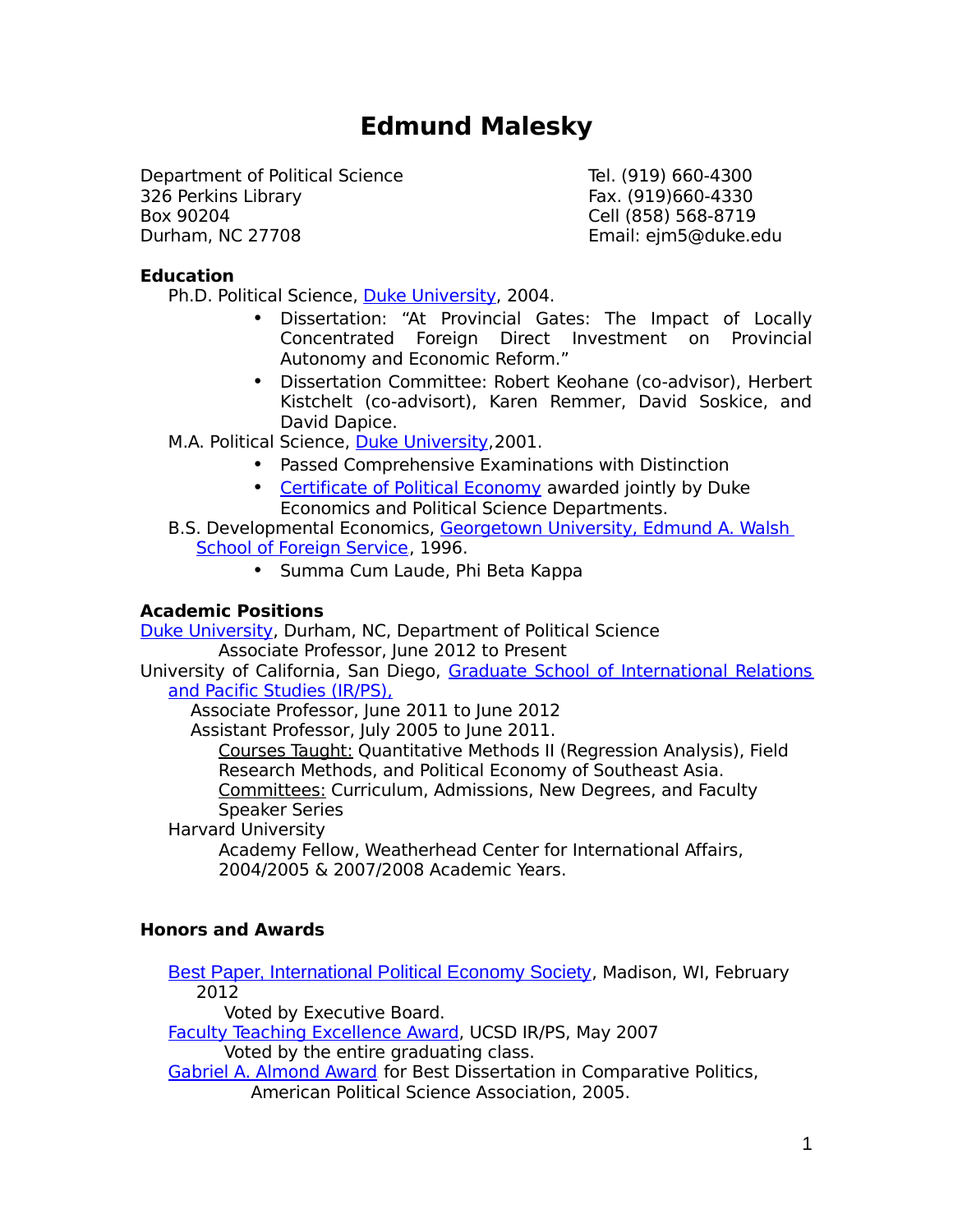Mancur Olson Award [for Best Dissertation in Political Economy \(Runner-up\)](http://www.apsanet.org/~polecon/awards.html), American

Political Science Association, 2005.

[David Boren Scholarship](http://www.borenawards.org/boren_fellowship) for dissertation research, Association of Education Development, 2001.

[Foreign Language and Areas Studies \(FLAS\) Grant](http://www.ed.gov/programs/iegpsflasf/index.html), 2000. [Luce Scholar](http://www.hluce.org/3scholfm.html) to Vietnam, Henry Luce Foundation, 1997 to 1998. [James B. Duke Scholar](http://www.duke.edu/web/Archives/history/duke_family.html). Duke University, 1998 to 2004. [William Davidson Insitute Fellow](http://www.wdi.umich.edu/Resources/StudentProjects). Univesity of Michigan, Summer 1999. [William F. Notz Medal](http://www.georgetown.edu/undergrad/bulletin/awards.html) for outstanding performance in economics, Georgetown University, 1996. [Peter F. Krogh Medal](http://www.georgetown.edu/undergrad/bulletin/awards.html), Georgetown University, 1996. Robert Bosch Award for best student research funded by the [UNESCO ZIS-](http://www.zis-reisen.de/)[Reise](http://www.zis-reisen.de/).

## **Publications**

## **Articles in Refereed Journals**

- Malesky, Edmund and Paul Schuler. 2012. "Star Search: Do Elections Help Non-Democratic Regimes Identify New Leaders? Journal of East Asian Studies (Forthcoming), December.
- Malesky, Edmund, Anh Tran, and Paul Schuler. 2012. "A Field Experiment on Legislative Transparency in an Authoritarian Assembly." American Political Science Review (FORTHCMONG), November.
- Malesky, Edmund and Dimitar Georguiev. 2012. "Foreign investment and bribery: A firm-level analysis of corruption in Vietnam." Journal of Asian Economics 23: 111–129
- Cammet, Melani and Edmund Malesky. 2012. "Power-Sharing in Post-Conflict Societies: Implications for Peace and Governance." Journal of Conflict Resolution (Forthcoming).
- Malesky, Edmund and Paul Schuler. 2011. "["The Single-Party Dictator's Dilemma:](http://papers.ssrn.com/sol3/papers.cfm?abstract_id=1669700)  [Information in Elections Without Opposition."](http://papers.ssrn.com/sol3/papers.cfm?abstract_id=1669700) Legislative Studies Quarterly XXXV (4), November: 491-530.
- Malesky, Edmund, Regina Abrami and Yu Zheng. 2011. "Accountability and [Inequality in Single-Party Regimes: A Comparative Analysis of Vietnam and](http://papers.ssrn.com/sol3/papers.cfm?abstract_id=1669708)  [China."](http://papers.ssrn.com/sol3/papers.cfm?abstract_id=1669708) Comparative Politics 43(4): 401-421.
- Malesky, Edmund, Anh Tran, and Paul Schuler. 2011. "Vietnam 2010: Familiar Patterns and New Developments Ahead of the 11th Vietnam Communist Party Congress." Southeast Asian Affairs 2011: 339-363.

Malesky, Edmund and Paul Schuler. 2010. ["Nodding or Needling: Analyzing](http://papers.ssrn.com/sol3/papers.cfm?abstract_id=1669709)  **[Delegate](http://papers.ssrn.com/sol3/papers.cfm?abstract_id=1669709)** [Responsiveness in an Authoritarian Parliament."](http://papers.ssrn.com/sol3/papers.cfm?abstract_id=1669709) American Political Science Review 104.3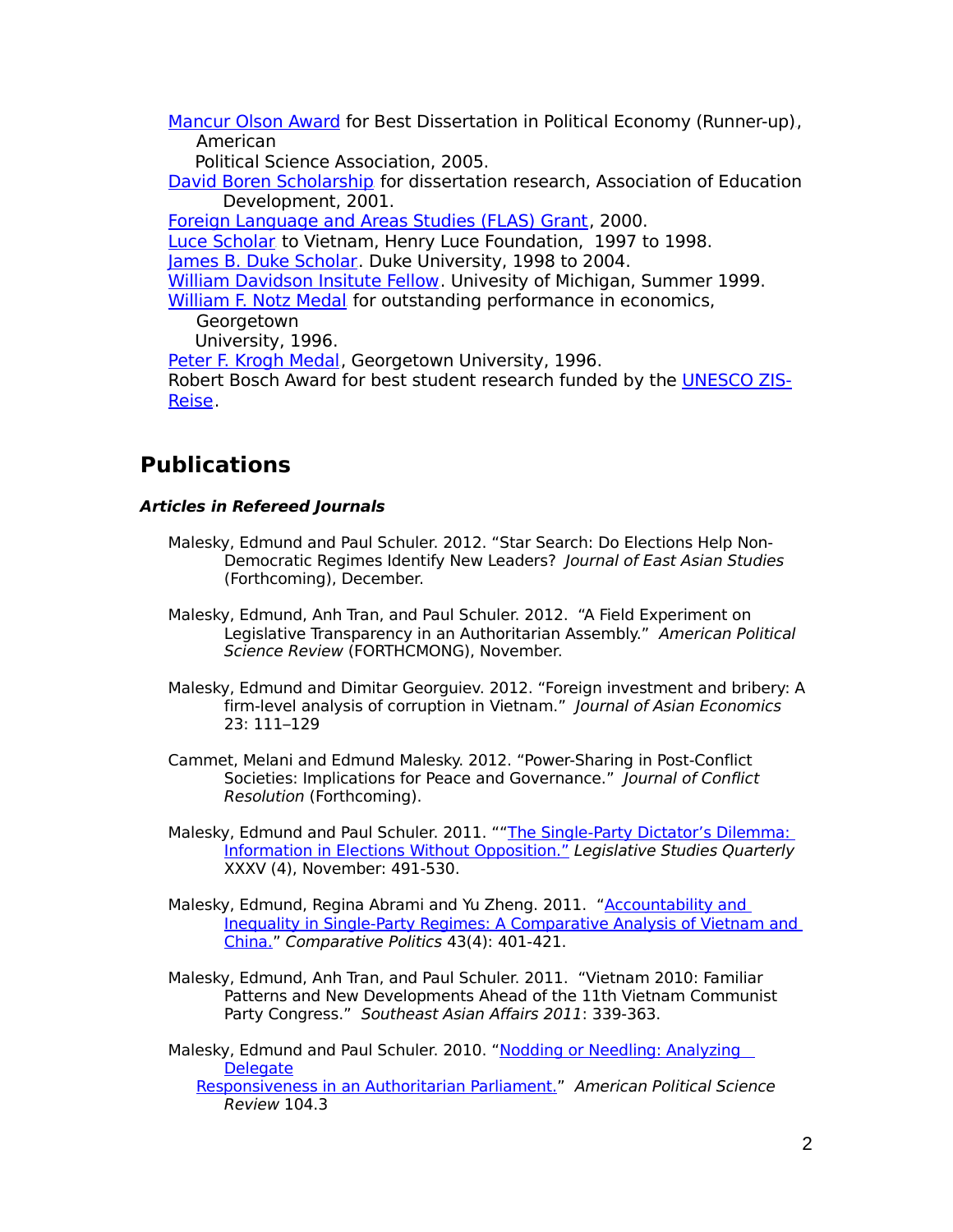(August): 1-21.

- Jensen, Nathan and Edmund Malesky. 2010. ["FDI Incentives Pay Politically. 2010."](http://papers.ssrn.com/sol3/papers.cfm?abstract_id=1669748) Vale Columbia FDI Perspectives 26 (June).
- Gelbach, Scott and Edmund Malesky. 2010. ["The Contribution of Veto Players to](http://papers.ssrn.com/sol3/papers.cfm?abstract_id=1315870)  [Economic Reform."](http://papers.ssrn.com/sol3/papers.cfm?abstract_id=1315870) Journal of Politics 72 (4): 957–975.
- Malesky, Edmund and Markus Taussig. 2009. "Out of the Gray: The Impact of [Provincial](http://papers.ssrn.com/sol3/papers.cfm?abstract_id=1669688)  [Institutions on Business Formalization in Vietnam."](http://papers.ssrn.com/sol3/papers.cfm?abstract_id=1669688) Journal of East Asian Studies 9: 249-290.
- Malesky, Edmund. 2009. "Foreign Investors: Agents of Economic Transition. An [Instrumental Variables Analysis."](http://papers.ssrn.com/sol3/papers.cfm?abstract_id=1669685) Quarterly Journal of Political Science 4.1: 59- 85.
- Malesky, Edmund. 2009. "Gerrymandering Vietnam Style: Escaping the Partial [Reform Equilibrium in a Non-Democratic Regime."](http://papers.ssrn.com/sol3/papers.cfm?abstract_id=1669616) Journal of Politics 71.1: 132-159.
- Malesky, Edmund and Krislert Samphantharak. 2008. ["Predictable Corruption and](http://papers.ssrn.com/sol3/papers.cfm?abstract_id=1669682)  [Investment Strategy: Evidence from a Natural Experiment and Survey of](http://papers.ssrn.com/sol3/papers.cfm?abstract_id=1669682)  [Cambodian Entrepreneurs."](http://papers.ssrn.com/sol3/papers.cfm?abstract_id=1669682) Quarterly Journal of Political Science 3.3: 227-267.
- Malesky, Edmund and Paul Schuler. 2008. ["Paint-by-Numbers Democracy: The](http://papers.ssrn.com/sol3/papers.cfm?abstract_id=1669690)  Stakes, Structure, Results, and Implications of the 2007 Vietnamese National [Assembly Elections."](http://papers.ssrn.com/sol3/papers.cfm?abstract_id=1669690) Journal of Vietnamese Studies 4.1: 1-48.
- Malesky, Edmund and Markus Taussig. 2008. ["Where is Credit Due? Companies,](http://papers.ssrn.com/sol3/papers.cfm?abstract_id=1476653)  [Banks, and Locally Differentiated Investment Growth in Vietnam."](http://papers.ssrn.com/sol3/papers.cfm?abstract_id=1476653) Journal of Law, Economics, and Organization 25.2 (Winter 2009): 535-578
- Malesky, Edmund. 2008. "Straight Ahead on Red: How Foreign Direct Investment [Empowers Subnational Leaders."](http://papers.ssrn.com/sol3/papers.cfm?abstract_id=1669607) Journal of Politics 70.1:97-119.
- Malesky, Edmund. 2004. ["Leveled Mountains and Broken Fences: Measuring and](http://papers.ssrn.com/sol3/papers.cfm?abstract_id=1669694)   [Analyzing De Facto Decentralization in Vietnam."](http://papers.ssrn.com/sol3/papers.cfm?abstract_id=1669694) European Journal of South East Asian Studies 3.2: 307-337.
- Malesky, Edmund. 2004. **"**[Entrepreneurs on the Periphery: A Study of Private Sector](http://www.ifc.org/ifcext/mekongpsdf.nsf/Content/PSDP18) [Development in Vietnam's Periphery Provinces."](http://www.ifc.org/ifcext/mekongpsdf.nsf/Content/PSDP18) Mekong Private Sector Development Facility (MPDF). International Finance Corporation Private Sector Discussion Papers 18 (November).

#### **Books**

Nathan Jensen, Glenn Biglaiser, Quan Li, Edmund Malesky Pablo Pinto, Santiago Pinto (Co-Authored Book). FORTCOMING. Politics and Foreign Direct Investment. Ann Arbor: University of Michigan Press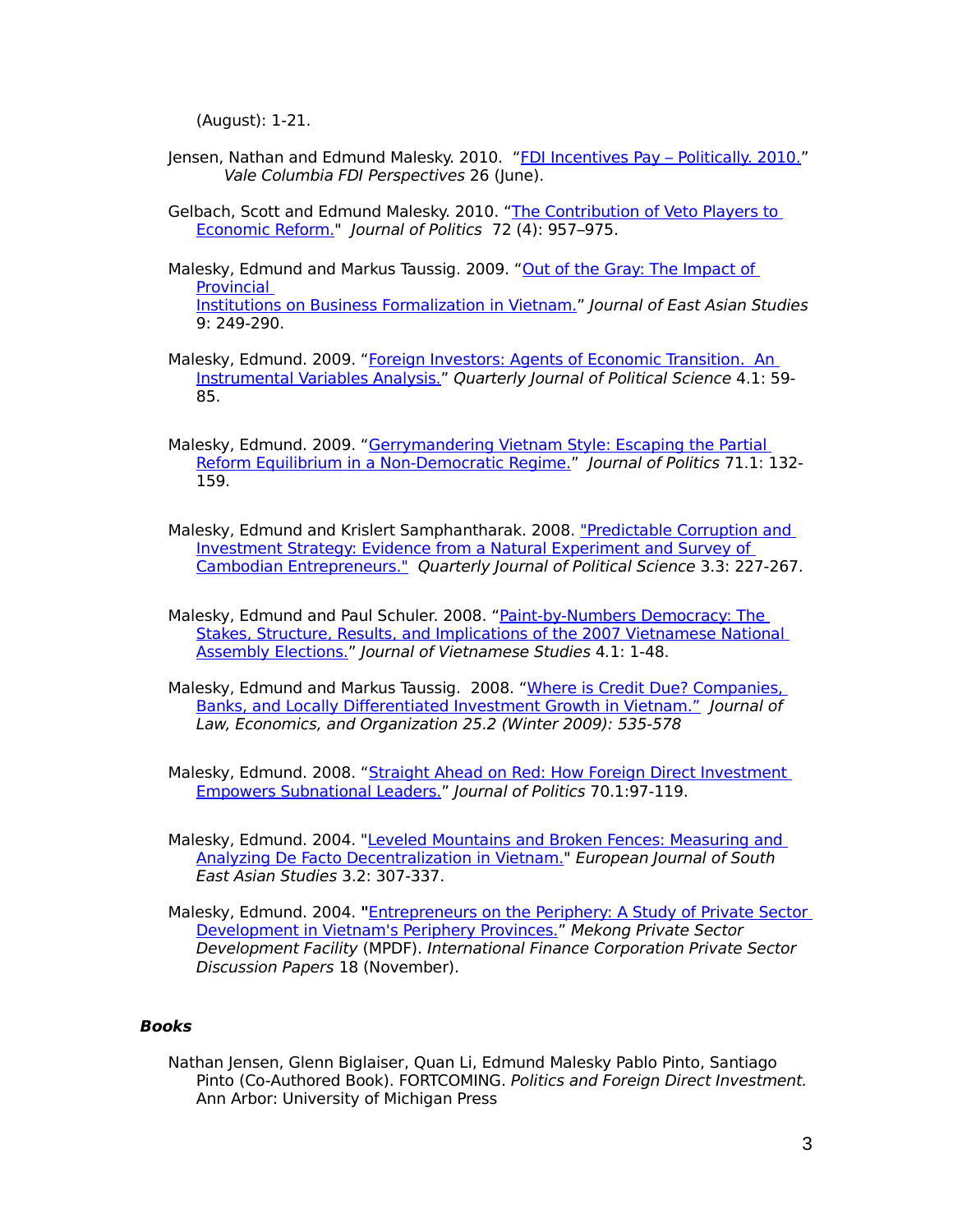#### **Book Chapters and Newsletters**

- Gelbach, Scott and Edmund Malesky. 2012. "The Grand Experiment that Wasn't? New Institutional Economics and the Postcommunist Experience. forthcoming in Economic Institutions, Rights, Growth, and Sustainability: the Legacy of Douglass North, Cambridge University Press (Sebastian Galiani and Itai Sened, editors).
- Malesky, Edmund. 2010. "Political Economy of Financial Globalization: Globalization of Finance and Interest Group Politics." The Encyclopedia of Financial Globalization. Oxford: Oxford University Press.
- Malesky, Edmund . 2008. ["Battling Onward: The Debate Over Field Research in](http://papers.ssrn.com/sol3/papers.cfm?abstract_id=1669745)  [Developmental Economics and its Implications for Comparative Politics.](http://papers.ssrn.com/sol3/papers.cfm?abstract_id=1669745)" Qualitative Methods (Fall)..
- Abrami, Regina, Edmund Malesky, and Yu Zheng. ["Vietnam through Chinese Eyes:](http://papers.ssrn.com/sol3/papers.cfm?abstract_id=1669712)  [Divergent Accountability in Single- Party Regimes."](http://papers.ssrn.com/sol3/papers.cfm?abstract_id=1669712) In Why Communism Didn't Collapse: Understanding Regime Resilience in China, Vietnam, Laos, North Korea, and Cuba, edited by Martin Dimitrov. (Currently under review at Cambridge Press.)
- Malesky, Edmund. 2008. ["Provincial Governance and Foreign Direct Investment in](http://papers.ssrn.com/sol3/papers.cfm?abstract_id=1669742)  [Vietnam.](http://papers.ssrn.com/sol3/papers.cfm?abstract_id=1669742)" In Twenty Years of Foreign Investment in Vietnam." Ho Chi Minh City: Knowledge Publishing House.
- Malesky, Edmund. 2008. "The Vietnam War." In International Encyclopedia of the Social Sciences (Second Edition), ed. William Darity. Detroit: Macmillan Reference USA: 612-617.
- Malesky, Edmund. 2004. ["Push, Pull, and Reinforcing: The Channels of FDI Influence](http://books.google.com/books?hl=en&id=597IH2sa2XUC&dq=beyond+hanoi&printsec=frontcover&source=web&ots=6RXXgW2_Xo&sig=7FRF90xZiY82T-fmjoYmrpa5SWI) [on Provincial Governance in Vietnam."](http://books.google.com/books?hl=en&id=597IH2sa2XUC&dq=beyond+hanoi&printsec=frontcover&source=web&ots=6RXXgW2_Xo&sig=7FRF90xZiY82T-fmjoYmrpa5SWI) in Beyond Hanoi: Local Governance in Vietnam, eds. by Ben Kerkvliet and David Marr. Singapore: Institute for South East Asian Studies and NIAS Press: 285-333.

#### **Articles Currently Under Review in Refereed Journals**

- Malesky, Edmund, Anh Tran, and Paul Schuler. 2010. "The Adverse Effects of [Sunshine: Legislative Transparency in an Authoritarian Regime."](http://papers.ssrn.com/sol3/papers.cfm?abstract_id=1642659) Presented at the Annual Meeting of the American Political Science Association, August 2010.
- Gueorguiev, Dimitar, Malesky, Edmund J. and Jensen, Nathan M., "Rent(s) Asunder: [Sectoral Rent Extraction Possibilities and Bribery by Multi-National](http://papers.ssrn.com/sol3/papers.cfm?abstract_id=1899731)  [Corporations,](http://papers.ssrn.com/sol3/papers.cfm?abstract_id=1899731)" (September 14, 2011). APSA 2011 Annual Meeting Paper
- Jensen, Nathan, Edmund Malesky, Mariana Medina, and Ugur Ozdemir. 2010. ["Pass](http://papers.ssrn.com/sol3/papers.cfm?abstract_id=1669771)  [the Bucks. Investment Incentives as Political Credit-Claiming Devices: Evidence](http://papers.ssrn.com/sol3/papers.cfm?abstract_id=1669771)  [from a Survey Experiment."](http://papers.ssrn.com/sol3/papers.cfm?abstract_id=1669771) Presented at the Annual Midwest Political Science Conference, March 2009.
- Edmund Malesky and Markus Tausig. 2010. "Institutions and Firm Strategy at the Bottom of the Pyramid: The Case of Business Formalization in Vietnam."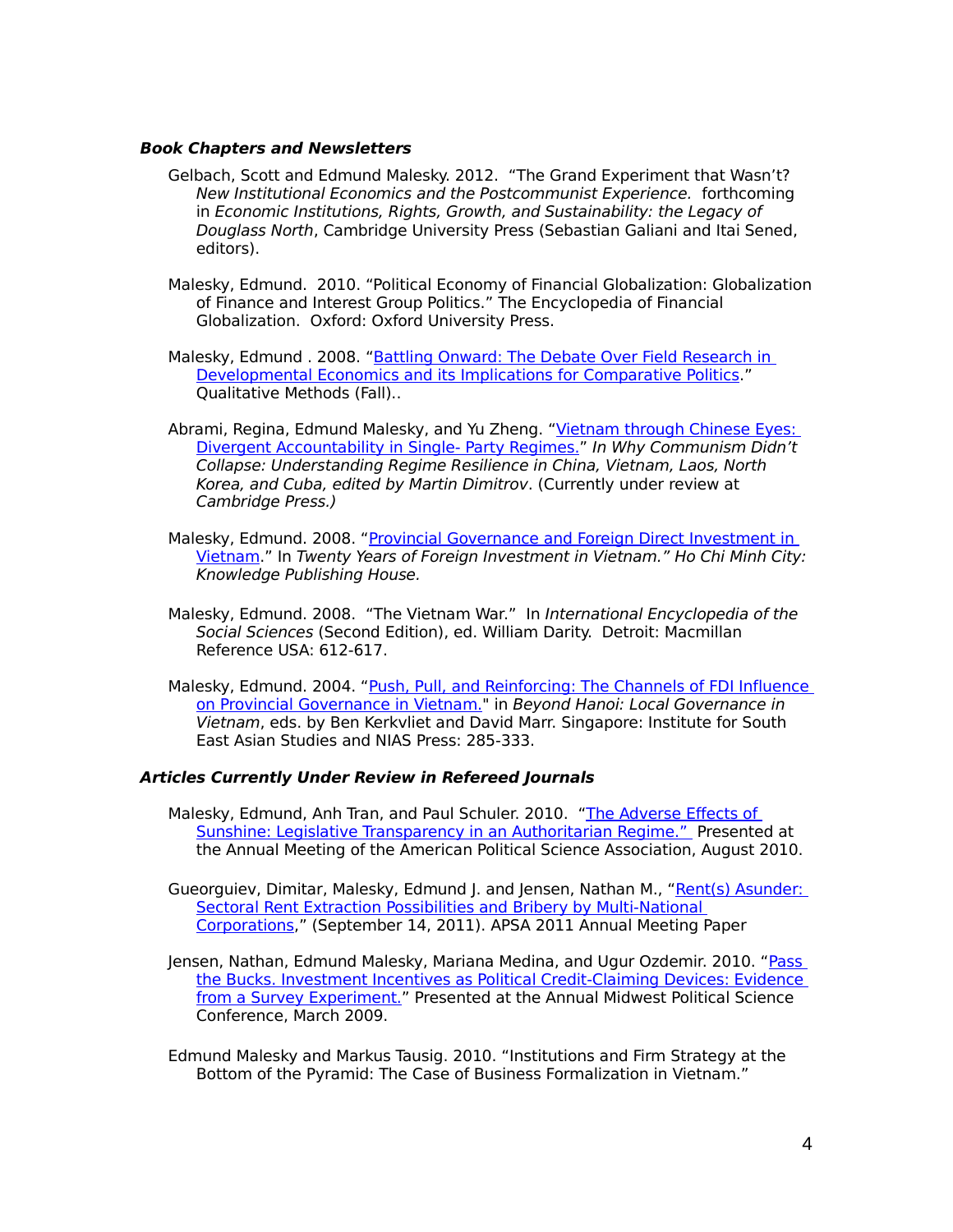#### **Provincial Business Environment Indices**

Malesky, Edmund. **"**The Vietnam [Provincial Competitiveness Index:](http://www.pcivietnam.org/reports.php) Measuring Economic Governance for Private Sector Development." US AID's Vietnam Competitiveness Initiative and Vietnam Chamber of Commerce and Industry: Hanoi. 2011 Final Report, Vietnam Competitiveness Initiative Policy Paper #16 [2010 Final Report, Vietnam Competitiveness Initiative Policy Paper #15](http://www.pcivietnam.org/reports_home.php) [2009 Final Report, Vietnam Competitiveness Initiative Policy Paper #14](http://papers.ssrn.com/sol3/papers.cfm?abstract_id=1669719) [2008 Final Report, Vietnam Competitiveness Initiative Policy Paper #13](http://papers.ssrn.com/sol3/papers.cfm?abstract_id=1669718) [2007 Final Report, Vietnam Competitiveness Initiative Policy Paper #12](http://ssrn.com/abstract=1669717) [2006 Final Report, Vietnam Competitiveness Initiative Policy Paper #11](http://papers.ssrn.com/sol3/papers.cfm?abstract_id=1669715) [2005 Final Report, Vietnam Competitiveness Initiative Policy Paper #4](http://papers.ssrn.com/sol3/papers.cfm?abstract_id=1669713)

Malesky, Edmund. ["The Provincial Business Environment Scorecard in Cambodia: A](http://www.asiafoundation.org/pdf/CB_PBES-tech-eng.pdf)  [Measure of Economic Governance and Regulatory Policy."](http://www.asiafoundation.org/pdf/CB_PBES-tech-eng.pdf) Prepared for AusAid, The Asia Foundation and the International Finance Corporation. Phnom Penh: Cambodia. [2009 Final Report](http://papers.ssrn.com/sol3/papers.cfm?abstract_id=1669721) [2006 Final Report](http://papers.ssrn.com/sol3/papers.cfm?abstract_id=1669720)

- Malesky, Edmund. 2008. ["A Peek under the Engine Hood: The Methodology of The Asia](http://asiafoundation.org/publications/pdf/309) [Foundation's Subnational Economic Governance Indices."](http://asiafoundation.org/publications/pdf/309) San Francisco: The Asia Foundation.
- Weeke, Helle, Steve Parker, and Edmund Malesky. 2009. "The Dynamics of Vietnam's [Business Environment: Complying with Obligations Abroad and Competing at](http://www.dai.com/pdf/developing_alternatives/Dev_Alts_Grounds_for_Growth.pdf)  [Home."](http://www.dai.com/pdf/developing_alternatives/Dev_Alts_Grounds_for_Growth.pdf) Developing Alternatives 12.1: 1-8.
- Ray, David, Linda Nemec, and Edmund Malesky. 2006. "Paths to Regulatory Reform: [Moldova, Ukraine, and Vietnam."](http://www.dai.com/pdf/developing_alternatives/spring_2006_DA.pdf) Developing Alternatives 11.1: 32-45.
- Malesky, Edmund and Helle Weeke. 2007. ["Implications](http://www.hca.org.vn/tin_tuc/vde_qtam/nam2007/thang6/DDDN_Vietnam/Bai_8.pdf) of the Provincial [Competitiveness Survey for National Policy.](http://www.hca.org.vn/tin_tuc/vde_qtam/nam2007/thang6/DDDN_Vietnam/Bai_8.pdf)" Vietnam Business Forum (Hanoi: May).
- Malesky, Edmund and Dau Anh Tuan. 2006. "Điều quan trọng hơn cả thứ hạng [\[Important Issues in the Ranking\]."](http://www.fetp.edu.vn/exed/2007/quangnam/Docs/pci_2006.pdf) Thời báo Kinh tế Sài Gòn [Saigon Economic Times] 23 (807, June 1).
- Malesky, Edmund. 2005. "Provincial Economic Governance, Vol. 1, Key Determinants." (with Vietnam Chamber of Commerce and Industry). Hanoi, Vietnam: The Asia Foundation.
- Malesky, Edmund and Dau Anh Tuan. 2006. "Provincial Economic Governance, Vol. 2. Best Practices." (with Vietnam Chamber of Commerce and Industry). Hanoi, Vietnam: The Asia Foundation.
- Malesky, Edmund. 2002. ["Study of Foreign Direct Investment Environment in Ha Tinh](http://irps.ucsd.edu/assets/003/5285.pdf)  [Province, North-Central Vietnam."](http://irps.ucsd.edu/assets/003/5285.pdf) Prepared for Vietnamese-German Provincial Development Planning Project-Ha Tinh. Deutsche Gesellschaft fur Technische Zusammenarbeit (GTZ), Gmbh, (Eshborn)

### **Professional Activities**

Editorial Board Member, Legislative Studies Quaterly, 2011-Present. Term Member, [Council on Foreign Relations](http://www.cfr.org/), Washington, D.C., 2009-Present.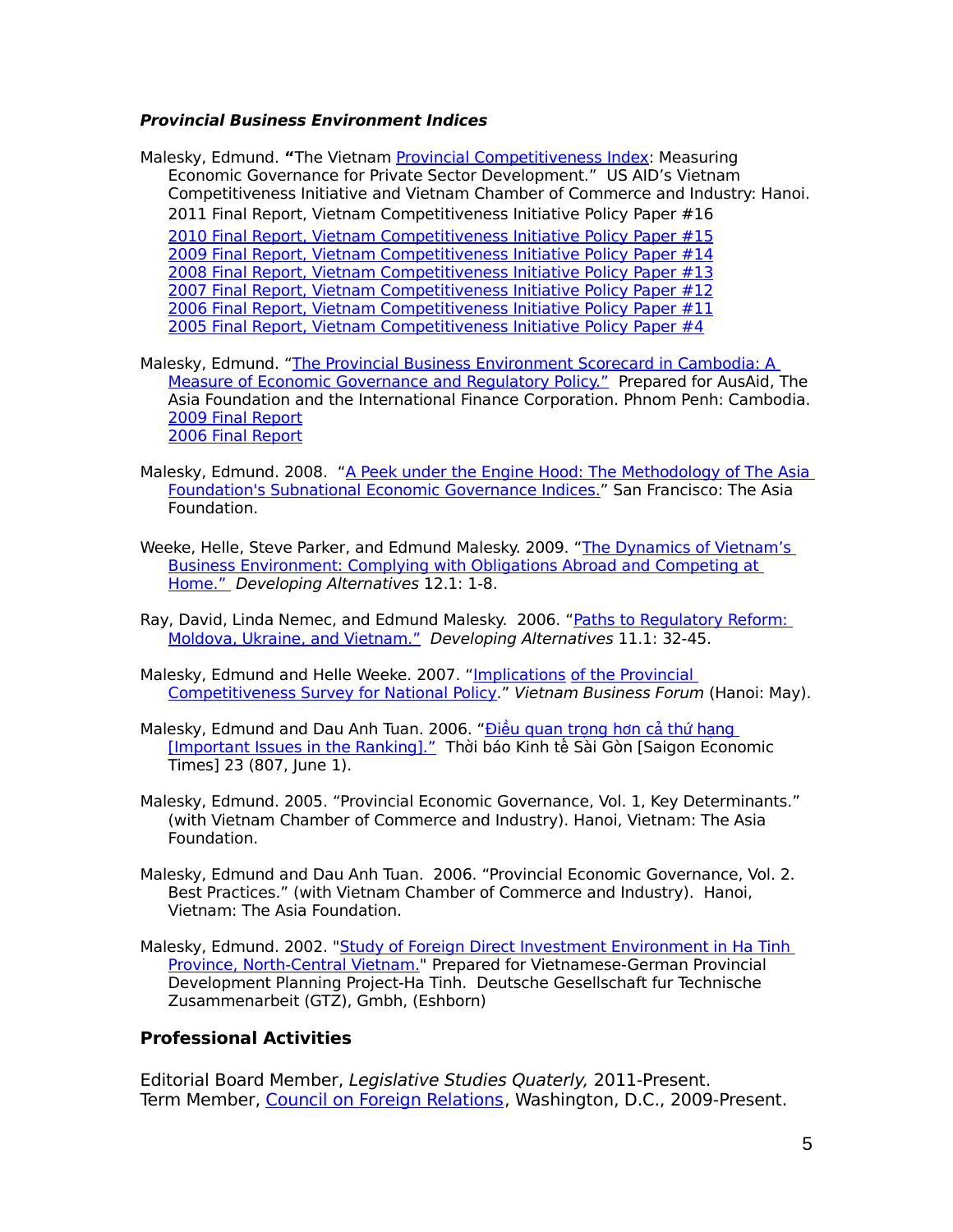Member, [American Political Science Association,](http://www.apsanet.org/) Washington, D.C., 1998 – Present.

[Next Generation Fellow](http://www.nextgenerationproject.org/), American Assembly, Washington, D.C., 2005 – Present. Official Economic Adviser, [Vietnam Chamber of Commerce and Industry](http://www.vcci.com.vn/), Hanoi, Vietnam, 2001 to Present.

Research Partner, [Central Institute for Economic Management](http://www.ciem.org.vn/), Hanoi, Vietnam, 2003 to

Present.

Visiting Scholar, [Australia National University, Department of Political and](http://rspas.anu.edu.au/polsoc/visitors.php)  **[Social](http://rspas.anu.edu.au/polsoc/visitors.php)** 

[Change](http://rspas.anu.edu.au/polsoc/visitors.php), Canberra, Australia, February, 2003.

Research Fellow, Institute of World Economy, Hanoi, Vietnam, 2001 to 2002. Section Chair, Midwest Political Science Association Annual Conference, Asian Politics, 2007.

External referee for: American Political Science Review, American Journal of Political Science, Journal of Politics, Comparative Economics, International Organization, International Studies Quarterly, Comparative Political Studies, World Politics, World Development, International Organization, Corporate Governance, Journal of East Asian Studies, Journal of Asian Economics, Journal of Comparative Economics, International Regional Science Review, and the Institute for Southeast Asian Studies Book Series

## **Other Professional Experience**

Senior Adviser on Methodology, United Nations Development Program, Hanoi Vietnam. [Public Administration Performance Index,](http://www.papi.vn/node/93) 2009 to 2012.

- Helped design survey and advised sampling for Vietnam's first comprehensive public opinion survey of governace, public administration reform, and service provision.
- Performed data analysis.
- Constructed index
- Authored methodolical section.

Lead Researcher, Architect, and Author of the Vietnam Provincial

[Competitiveness Index](http://www.pcivietnam.org/index.php?lang=en) (PCI), US-AID's [Vietnam Competitiveness Initiative](http://www.vnci.org/?act=News), Hanoi, Vietnam, 2004 to Present.

- The PCI is an annial comprehensive ranking of economic governance in all 64 provinces, constructed from a 10,000-firm survey and objective data.
- Selected in 2005 by Vietnam Television as one of the 10 most important economic events of the year, the PCI has been cited in over 500 newspaper articles, the speeches of two successive Prime Ministers, a number of academic articles, and remains an important tool for local governments and international donors to chart economic reform progress.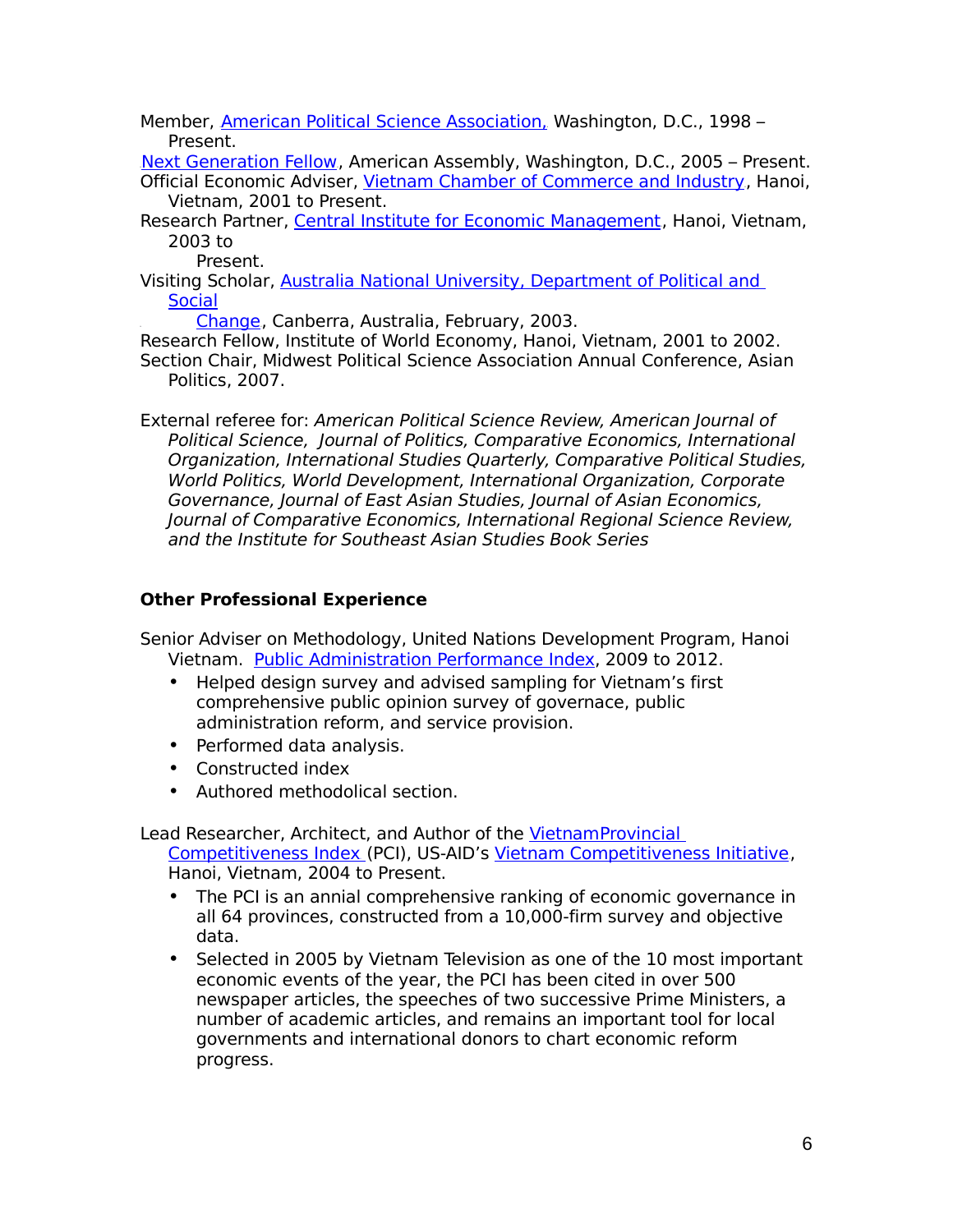Lead Researcher, Architect, and Author of the [Chinese -Government Assement](http://www.asiafoundation.org/news/?p=3068)  [Project \(C-GAP\),](http://www.asiafoundation.org/news/?p=3068) [The Asia Foundation,](http://www.asiafoundation.org/index.php) Beijing China, 2008 to Present.

- Designed research methodology.
- Direct three teams analyzing developments in Chinese Governance, related to Transparency, Accountability, and Participation.
- Will perform data analysis and author final book manuscript.

Lead Researcher, Architect and Author of the [Cambodia Provincial Business](http://www.ifc.org/ifcext/mekongpsdf.nsf/AttachmentsByTitle/bib-cam-18-eng/$FILE/BIB-18-CAM-ENG.pdf)  [Enviroment Scorecard](http://www.ifc.org/ifcext/mekongpsdf.nsf/AttachmentsByTitle/bib-cam-18-eng/$FILE/BIB-18-CAM-ENG.pdf) (PBES), [The Asia Foundation](http://www.asiafoundation.org/) and Mekong Private [Sector Development Facility](http://www.ifc.org/mpdf) of the World Bank Group, Phnom Penh, Cambodia, 2005 to Present.

- The PBES is a comprehensive ranking of economic governance in 24 Cambodian provinces, constructed from a 500-firm survey and objective data.
- Used extensively in local governance reform efforts by donors and Cambodian government.

Expert Advisor on Methodology, Economic Governance Index, Research Triangle Institute and US-AID, San Salvador, El Salvador, October 2008 – Present.

• Provide expert advice on methodological choices, data collection, and piloting.

Expert Advisor on Methodology, Local Government Peformance Measurement [System](http://www.adb.org/Documents/PIDs/39371012.asp), World Bank and [Decentralization Support Facility](http://www.dsfindonesia.org/), Jakarta, Indonesia, 2006 to Present.

- Authored ten-page memorandum detailing the key goals and strategies of indexing, and devised overall foundations for the research effort.
- Continue to provide expert advice on methodological choices, data collection, and piloting.

Expert Advisor on Methodology, [District Economic Governance Index](http://www.asiafoundation.org/pdf/ID_KPPOD-eng.pdf), The Asia [Foundation](http://www.asiafoundation.org/) and [Decentralization Watch \(KPPOD\)](http://www.kppod.org/), Jakarta, Indonesia, 2006 to Present.

- Authored eighty-page memorandum critiguing the orginal design of the index and providing a series of steps for enhancing the rigor of the resarch endeavor, the robustness of the results, and the year-to-year stability of the rankings.
- Continue to provide expert advice on methodological choices, data collection, and piloting.

Expert Advisor on Methodology, Economic Governance Index, [The Asia](http://www.asiafoundation.org/)  [Foundation](http://www.asiafoundation.org/), Colombo, Sri Lanka, 2007.

- Provided expert advice on methodological choices, data collection, piloting, and survey construction.
- Presented on methodological approach at November 2007 launch.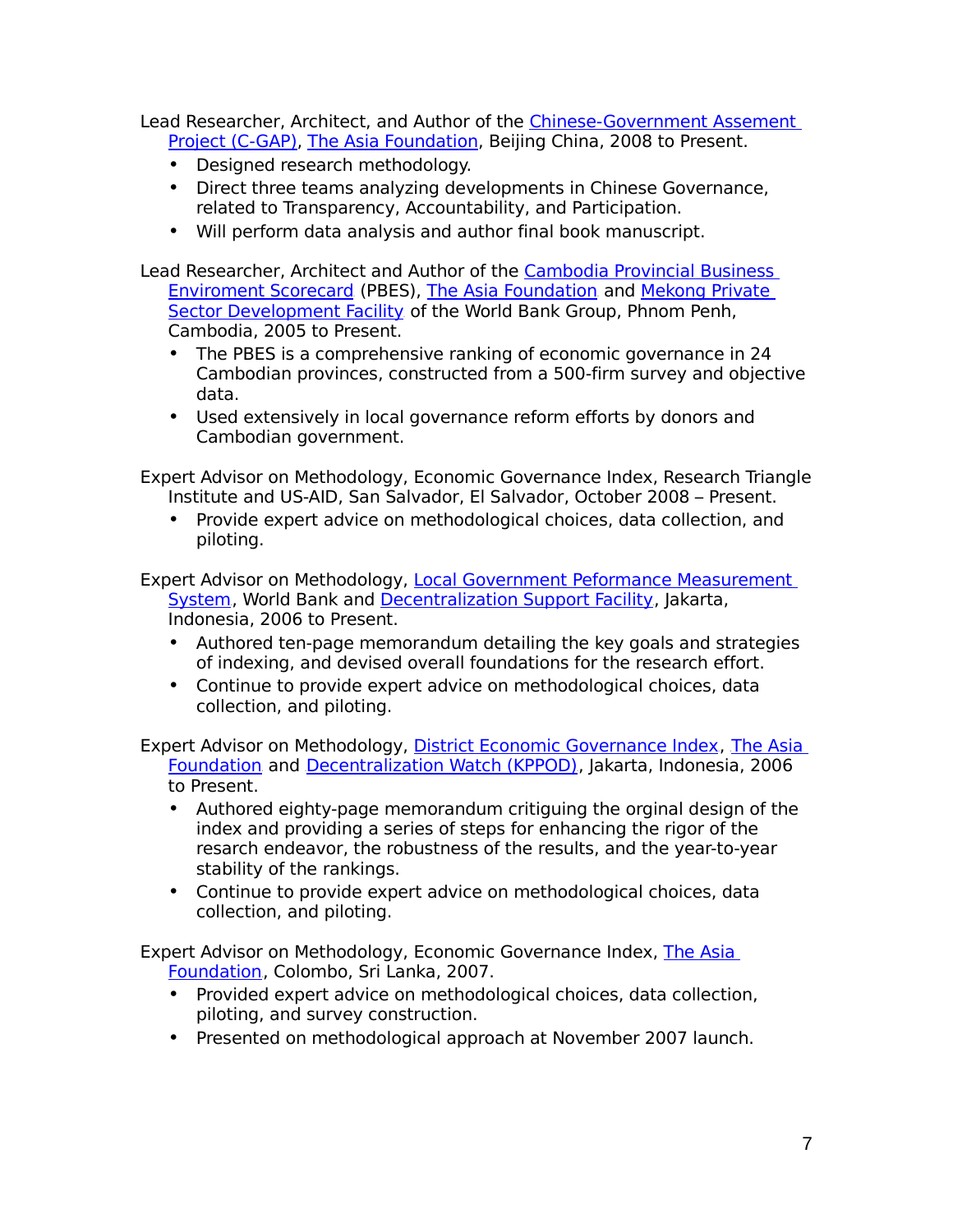# **Invited Lectures and Conference Presentations Experience**

| 4/18/2000  | "Constitutional Design and Post-communist Economic Reform." Midwest<br>Political Science Conference in Chicago, IL.                                                                                                                                         |
|------------|-------------------------------------------------------------------------------------------------------------------------------------------------------------------------------------------------------------------------------------------------------------|
| 9/28/2002  | "International Conflict and Endogenously Timed Elections" American Political<br>Science Association Annual Conference, Boston MA.                                                                                                                           |
| 8/15/2003  | "At Provincial Gates: The Political Economy of Local Economic Reform in<br>Vietnam" Vietnam Update Conference, Australia National University,<br>Canberra.                                                                                                  |
| 9/21/2003  | "Leveled mountains and broken fences: Measuring and analyzing de facto<br>decentralization in Vietnam." International Congress of Asian Scholars,<br>Singapore.                                                                                             |
| 9/27/2003  | "Making Better Use of Business Survey Data: Thoughts on overcoming<br>anchoring and nested data problems in interpreting business survey<br>results." American Political Science Association Annual Conference,<br>Philadelphia, PA.                        |
| 9/25/2004  | "Getting the Green Light: FDI and De Facto Decentralization in<br>Vietnam" American Political Science Association Annual Conference,<br>Chicago, IL.                                                                                                        |
| 4/15/2004  | "Leveled mountains and broken fences: Measuring and analyzing de facto<br>decentralization in Vietnam." Midwest Political Science Conference in<br>Chicago, IL.                                                                                             |
| 3/30/2005  | "Gerrymandering Vietnam Style: Escaping the Partial Reform Equilibrium in a<br>Non-Democratic Regime" Academy Scholars Presentation, Weatherhead<br>Center for International Affairs, Harvard University, Cambridge, MA.                                    |
| 4/07/2005  | "Gerrymandering Vietnam Style: Escaping the Partial Reform Equilibrium in a<br>Non-Democratic Regime." Midwest Political Science Conference in<br>Chicago, IL.                                                                                              |
| 5/14/2005  | "Methodology of the 2005 Provincial Competitiveness Index. " Launch of the<br>Vietnamese PCI, Vietnamese Chamber of Commerce and Industry, Melia<br>Hotel, Hanoi, Vietnam.                                                                                  |
| 8/27/2005  | "Where is Credit Due? Companies, Banks, and Locally Differentiated<br>Investment Growth in Vietnam," International Congress of Asian Scholars,<br>Shanghai, China.                                                                                          |
| 9/01/2005  | "Straight Ahead on Red: The Mutually Reinforcing Impact of Foreign Direct<br>Investment on Local Autonomy in Vietnam." American Political Science<br>Association Annual Conference, Washington, DC.                                                         |
| 10/30/2005 | "Gerrymandering Vietnam Style: Escaping the Partial Reform Equilibrium in a<br>Non-Democratic Regime" Comparative Politics Workshop, Stanford<br>University.                                                                                                |
| 2/24/2006  | "Gerrymandering Vietnam Style: Escaping the Partial Reform Equilibrium in a<br>Non-Democratic Regime" Mershon Center, Ohio State University,<br>International Political Economy Speaker Series.                                                             |
| 3/22/2006  | "Re-Thinking the Obsolescing Bargain: Do Foreign Investors Really Surrender<br>their Influence over Economic Reform in Transition States?" Annual<br>Meeting of the International Studies Association, San Diego, CA.                                       |
| 4/8/2006   | "Where is Credit Due? Companies, Banks, and Locally Differentiated<br>Investment Growth in Vietnam." Conference on Post-Communist Politics<br>and Political Development, Duke University, Chapel Hill, NC.                                                  |
| 5/15/2006  | "Gerrymandering Vietnam Style: Escaping the Partial Reform Equilibrium in a<br>Non-Democratic Regime." University of Michigan Conference on<br>Development and Transition.                                                                                  |
| 9/22/2006  | "Gerrymandering Vietnam Style: Escaping the Partial Reform Equilibrium in a<br>Non-Democratic Regime." Meeting of the Political Economy of Public<br>Expenditure (PEPE) and the Distributive Politics Working Groups, Stanford<br>University, Stanford, CA. |
| 10/12/2006 | "Re-Thinking the Obsolescing Bargain: Do Foreign Investors Really Surrender<br>their Influence over Economic Reform in Transition States?" Political<br>Economy Seminar, Princeton Institute for International and Regional<br>Studies, Princeton, NJ.      |
| 10/14/2006 | "Re-Thinking the Obsolescing Bargain: Do Foreign Investors Really Surrender                                                                                                                                                                                 |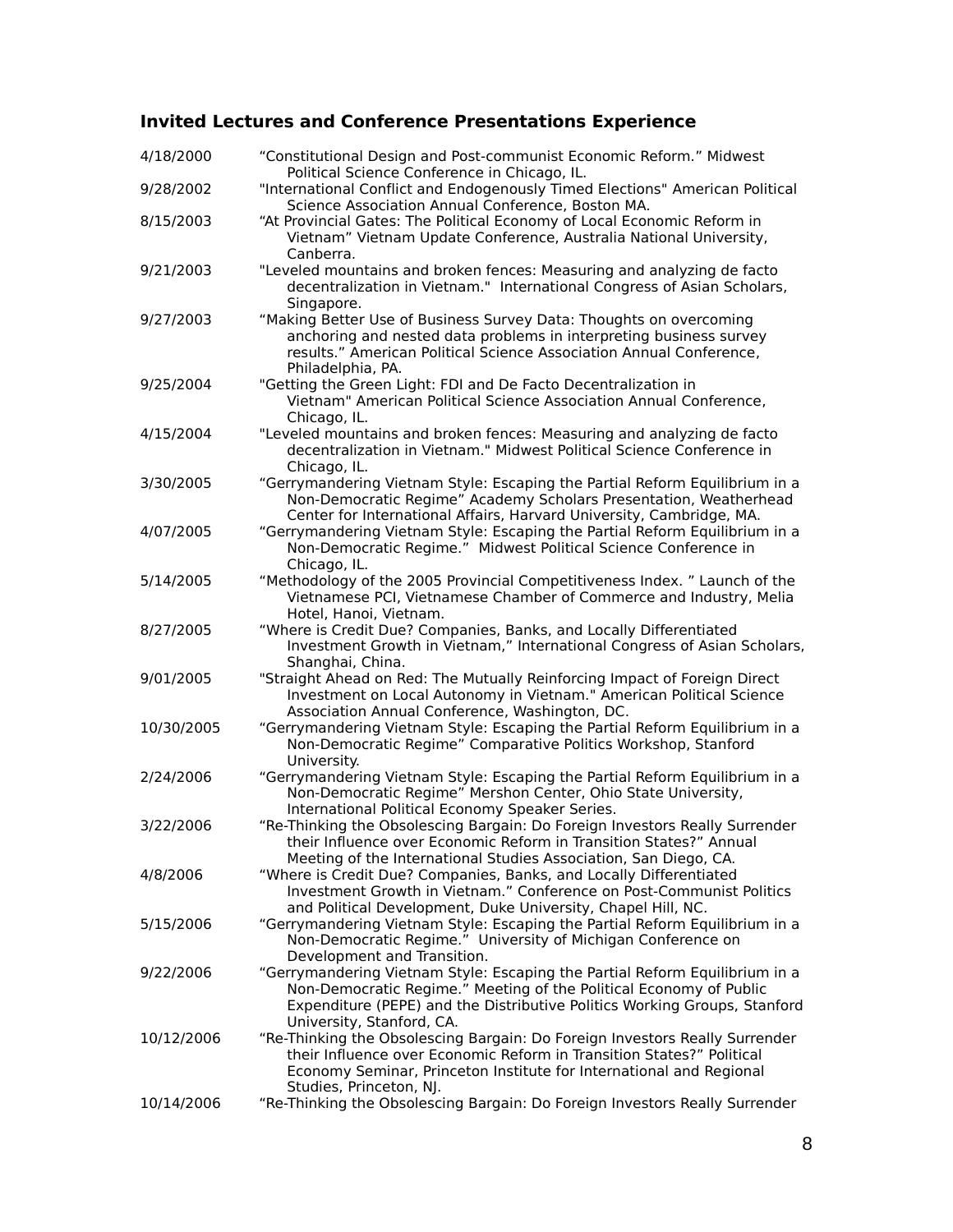|            | their Influence over Economic Reform in Transition States?" Comparative                                               |
|------------|-----------------------------------------------------------------------------------------------------------------------|
|            | Politics Workshop, Yale University, New Haven, CT.                                                                    |
| 10/15/2006 | "Re-Thinking the Obsolescing Bargain: Do Foreign Investors Really Surrender                                           |
|            | their Influence over Economic Reform in Transition States?" Political                                                 |
|            | Economy Seminar, University of Wisconsin-Madison, Madison, WI.                                                        |
| 12/5/2006  | "Methodology of the 2006 Cambodia Provincial Business Environment                                                     |
|            | Scorecard" The Asia Foundation and International Financial Corporation                                                |
|            | Launch of PBES. Royal Cambodian Hotel, Phnom Penh.                                                                    |
| 4/5/2007   | "Private Entrepreneurs in Vietnam and Cambodia." Carolina Entrepreneurial                                             |
|            | Initiative. Kenan-Flagler Business School. University of North-Carolina,                                              |
|            | Chapel Hill, NC.                                                                                                      |
| 5/26/2007  | "Institutions and Inequality in Single-Party Regimes: a Comparative Analysis of                                       |
|            | Vietnam and China." Presented Conference on Communist Resilience,                                                     |
|            | Dartmouth College, Hanover, NH.                                                                                       |
| 6/11/2007  | "Current Politics in Southeast Asia" Briefing for U.S. Marine Corp at Camp                                            |
|            | Pendleton" Global Leadership Initiative, Camp Pendleton. Carlsbad, CA.                                                |
| 6/17/2007  | "The Contribution of Veto Players to Economic Reform" (with Scott Gehlbach).                                          |
|            | Annual Meeting of the Institute for the Study of New Institutional                                                    |
|            | Economics, Rekyavik, Iceland.                                                                                         |
| 8/27/2007  | "Foreign Investors as Agents of Transition: An Instrumental Variables Approach                                        |
|            | to Testing the Impact of FDI on Economic Reform." Annual Meeting of                                                   |
|            | American Political Science Association, Chicago IL.                                                                   |
| 8/28/2007  | "Predictable Corruption and Investment Strategy: Evidence from a Natural                                              |
|            | Experiment and Survey of Cambodian Entrepreneurs." Annual Meeting of                                                  |
|            | American Political Science Association, Chicago IL.                                                                   |
| 10/23/2007 | "Why do Single-Party Regimes Hold Elections? An Analysis of Candidate Data                                            |
|            | in Vietnam's 2007 National Assembly Contest" Academy Scholars                                                         |
|            | Presentation, Weatherhead Center for International Affairs, Harvard                                                   |
|            | University, Cambridge, MA.                                                                                            |
| 12/6/2007  | "Current Politics in Southeast Asia" Briefing for U.S. Marine Corp at Camp                                            |
|            | Pendleton" Global Leadership Initiative, UC San Diego, La Jolla, CA.                                                  |
| 12/9/2007  | "Methodology of the 2007 Provincial Competitiveness Index." Launch of the                                             |
|            | Vietnamese PCI, Vietnamese Chamber of Commerce and Industry, Melia                                                    |
|            | Hotel, Hanoi, Vietnam.                                                                                                |
| 12/11/2007 | "Methodology of the 2007 Provincial Competitiveness Index" Launch of the                                              |
|            | Vietnamese PCI, Vietnamese Chamber of Commerce and Industry,                                                          |
|            | Sheraton Hotel, Ho Chi Minh City, Vietnam.                                                                            |
| 12/12/2007 | "The Provincial Competitiveness Index and Economic Reform in Vietnam"                                                 |
|            | Harvard Fulbright Economic Training Program, Ho Chi Minh City, Vietnam.                                               |
| 2/24/2008  | "Methodology of the Provincial Competitiveness Index." Launch of the                                                  |
|            | Vietnamese PCI, Vietnamese Chamber of Commerce and Industry,                                                          |
|            | Sheraton Hotel, Ho Chi Minh City, Vietnam.                                                                            |
| 3/26/2008  | "Constructing and Using Economic Governance Indices." UC Berkeley.                                                    |
|            | Institute of South Asian Studies and Center of Institutions and                                                       |
|            | Governance, Berkeley, CA.                                                                                             |
| 3/27/2008  | "Constructing and Using Economic Governance Indices" Stanford Center for                                              |
|            | International Economic Research, Stanford, CA.                                                                        |
| 3/28/2008  | "Constructing and Using Economic Governance Indices." California-Asia                                                 |
|            | Chamber of Commerce and Industry, San Francisco, CA.                                                                  |
| 3/28/2008  | "Foreign Investors as Agents of Transition: An Instrumental Variables Approach                                        |
|            | to Testing the Impact of FDI on Economic Reform."                                                                     |
|            | International Studies Association Annual Conference, San Francisco, CA.                                               |
| 3/31/2009  | "Constructing and Using Economic Governance Indices." Millennium Challenge                                            |
| 4/1/2008   | Corporation, Washington, D.C.                                                                                         |
|            | "Constructing and Using Economic Governance Indices." School for Advanced                                             |
|            | International Studies, Johns Hopkins University, Washington, D.C.                                                     |
| 4/1/2008   | "Using Economic Governance Indices for Site Selection in Vietnam and                                                  |
|            | Cambodia" US-ASEAN Business Council, Washington, D.C.                                                                 |
| 4/2/2008   | "Constructing and Using Economic Governance Indices" US Agency for                                                    |
| 4/2/2008   | International Development, Washington, D.C.<br>"Constructing and Using Economic Governance Indices" Center for Global |
|            |                                                                                                                       |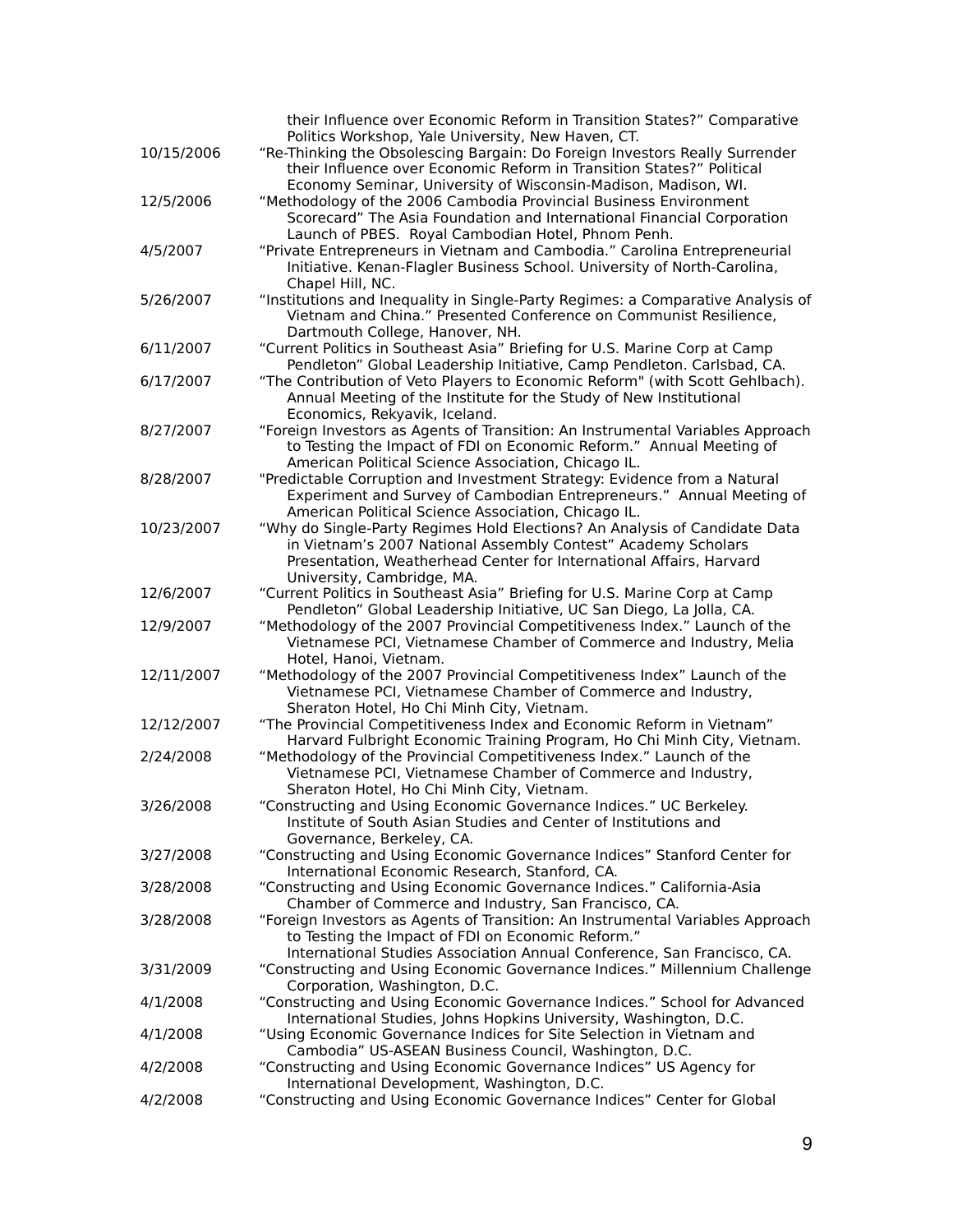|            | Development, Washington, D.C.                                                                                                                                                                                                                                     |
|------------|-------------------------------------------------------------------------------------------------------------------------------------------------------------------------------------------------------------------------------------------------------------------|
| 4/2/2008   | "Constructing and Using Economic Governance Indices" House Committee of<br>Foreign Affairs, Washington, DC.                                                                                                                                                       |
| 4/3/2008   | "The Contribution of Veto Players to Economic Reform." Annual Midwest<br>Political Science Conference, Chicago, IL.                                                                                                                                               |
| 4/13/2008  | "Predictable Corruption and Investment in Cambodia: A Natural Experiment"<br>& "Tools from the New School Developmental Economics for Comparative<br>Political Science." Conference on Methodology in Political Science, Duke<br>University, NC.                  |
| 4/30/2008  | "Political Economy of Reform in Vietnam." Keynote Speech at Russell 20-20<br>Annual Meeting for Emerging Market Investors. Four Season Hotel, San<br>Francisco, CA.                                                                                               |
| 5/14/2008  | "Political Economy of Reform in Vietnam." Fidelity Investments Emerging<br>Markets Unit, Boston, MA.                                                                                                                                                              |
| 6/3/2008   | "Current Politics in Southeast Asia" Briefing for U.S. Marine Corp at Camp<br>Pendleton" Global Leadership Initiative, University of California - San<br>Diego, La Jolla, CA.                                                                                     |
| 6/20/2008  | "Institutions and Inequality in Single-Party Regimes: a Comparative Analysis of                                                                                                                                                                                   |
|            | Vietnam and China." First Annual Conference of the Legatum Institute's<br>Prosperity Symposium Brocket House. London England.<br>(http://www.li.com/symposium.htm)                                                                                                |
| 7/14/2008  | "Diagnostic of Economic Governance in Binh Phuoc Province." People's<br>Committee of Binh Phuoc, Vietnam.                                                                                                                                                         |
| 8/21/2008  | "Why do Single-Party Regimes Hold Elections? An Analysis of Candidate Data<br>in Vietnam's 2007 National Assembly Contest." Presented at University of<br>Hong Kong Conference on the Vietnamese State.                                                           |
| 8/25/2008  | "Why do Single-Party Regimes Hold Elections? An Analysis of Candidate Data<br>in Vietnam's 2007 National Assembly Contest." Presented at the 2008<br>Annual Meeting of the Political Science Association, Boston, MA.                                             |
| 8/26/2008  | "Out of the Gray: The Impact of Provincial Institutions on Business<br>Formalization in Vietnam." Annual Meeting of the American Political<br>Science Association, Boston, MA.                                                                                    |
| 12/11/2008 | "Methodology of the 2008 Provincial Competitiveness Index." Launch of the<br>Vietnamese PCI, Vietnamese Chamber of Commerce and Industry, Melia<br>Hotel, Hanoi, Vietnam.                                                                                         |
| 12/13/2008 | "Methodology of the 2008 Provincial Competitiveness Index." Launch of the<br>Vietnamese PCI, Vietnamese Chamber of Commerce and Industry,<br>Sheraton Hotel, Ho Chi Minh City, Vietnam.                                                                           |
| 12/15/2008 | "Using the Provincial Competitiveness Index to Evaluate Successful National<br>Policy" Economics Committee of the Vietnamese National Assembly, Nha<br>Trang, Vietnam.                                                                                            |
| 12/17/2008 | "Methodology of the Provincial Competitiveness Index" The National Academy<br>of Public Administration, Hanoi, Vietnam.                                                                                                                                           |
| 2/17/2009  | "Understanding the Current Political Crisis in Thailand" Annual Meeting of San<br>Bernardino, California. Veterans of Foreign Wars.                                                                                                                               |
| 2/26/2009  | "Out of the Gray: The Impact of Provincial Institutions on Business<br>Formalization in Vietnam." Comparative Politics Workshop. University of<br>Rochester, Rochester, NY.                                                                                       |
| 4/3/2009   | "Taking Credit and Assigning Blame: Taking Credit and Assigning Blame for<br>Globalization: Foreign Investment and U.S. Governor Approval (With<br>Nathan Jensen, Mariana Medina, and Ugur Ozdemir). Annual Midwest<br>Political Science Conference, Chicago, Il. |
| 4/15/2009  | "Institutions and Inequality in Single-Party Regimes: a Comparative Analysi of<br>Vietnam and China." Presented Comparative Politics Workshop, UCLA, Los<br>Angeles, CA                                                                                           |
| 5/14/2009  | "Understanding the Current Political Crisis in Thailand: Briefing for U.S. Marine<br>Corp at Camp Pendleton" Global Leadership Initiative, UC San Diego, La<br>Jolla, CA.                                                                                         |
| 5/29/2009  | "Methodology of the 2009 Cambodian Provincial Environment Scorecard"<br>World Bank Conference on the Launch of the Cambodian PBES and                                                                                                                             |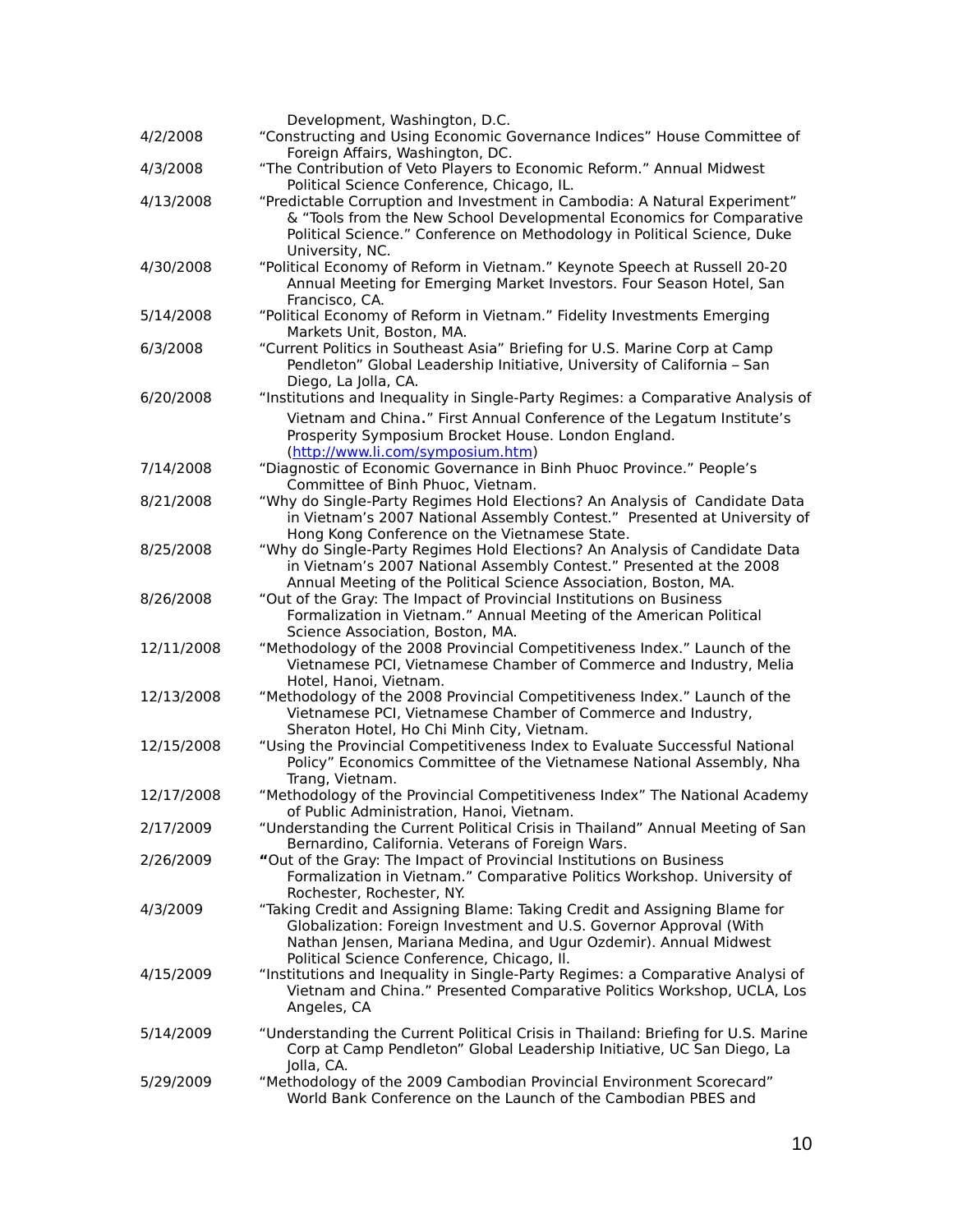| 6/8/2009   | Investment Climate Survey. Phnom Penh, Cambodia.<br>"Briefing for US Ambassadors to Vietnam, Indonesia, and Thailand on Current                              |
|------------|--------------------------------------------------------------------------------------------------------------------------------------------------------------|
|            | Politics in the Region." Walter Shorenstein - Asia Pacific Research Center.                                                                                  |
| 6/13/2009  | Stanford University.<br>"Out of the Gray: The Impact of Provincial Institutions on Business                                                                  |
|            | Formalization in Vietnam" (with Markus Taussig) Institute for the Study of<br>New Institutional Economics Annual Conference. San Francisco, CA.              |
| 6/27/2009  | "Invited Critique of Beschel and Yousef's Governance in the Middle East and                                                                                  |
|            | North Africa." Second Annual Conference of the Legatum Institute's                                                                                           |
|            | Prosperity Symposium Brocket House. London England.                                                                                                          |
| 9/2/2009   | "The Durability of Power-Sharing Arrangements." (with Melanie Cammett).<br>Annual Meeting of the American Political Science Association, Toronto,<br>Canada. |
| 9/2/2009   | "Measuring Accountability in Authoritarian Legislatures: The                                                                                                 |
|            | Representativeness of Vietnamese National Assembly Delegates." Annual<br>Meeting of the American Political Science Association Toronto, Canada.              |
| 11/4/2009  | "Discussant for Panel on Power-Sharing." Council on Foreign Relations, Term                                                                                  |
|            | Member Conference.                                                                                                                                           |
| 11/12/2009 | "Measuring Accountability in Authoritarian Legislatures: The                                                                                                 |
|            | Representativeness of Vietnamese National Assembly Delegates." Political                                                                                     |
|            | Economy Series, University of San Francisco.                                                                                                                 |
| 12/8/2009  | "Methodology of the 2009 Provincial Competitiveness Index." Launch of the                                                                                    |
|            | Vietnamese PCI, Vietnamese Chamber of Commerce and Industry, Melia                                                                                           |
|            | Hotel, Hanoi, Vietnam.                                                                                                                                       |
| 3/26/2010  | Discussant for Panel on Institutional Longevity in Southeast Asia. Annual<br>Meeting of the Association of Asian Studies, Philadelphia Pennsylvania.         |
| 4/1/2010   | "Measuring Accountability in Authoritarian Legislatures: The                                                                                                 |
|            | Representativeness of Vietnamese National Assembly Delegates." Politics                                                                                      |
|            | in Asia Seminar, Penn State University.                                                                                                                      |
| 3/18/2010  | "Methodology of the 2009 Provincial Competitiveness Index" Ministry of                                                                                       |
|            | Justice, Hanoi, Vietnam                                                                                                                                      |
| 4/22/2010  | "Binding the Grabbing Hand: Legislatures and Expropriation Risk in                                                                                           |
|            | Authoritarian Regimes." Midwest Political Science Conference, Chicago, IL.                                                                                   |
| 4/22/2010  | "Measuring Accountability in Authoritarian Legislatures: The                                                                                                 |
|            | Representativeness of Vietnamese National Assembly Delegates."                                                                                               |
|            | Midwest Political Science Conference, Chicago, IL.                                                                                                           |
| 6/29/2010  | "Measuring Accountability in Authoritarian Legislatures: The<br>Representativeness of Vietnamese National Assembly Delegates." City                          |
|            | University of Hong Kong Conference on Authoritarianism in Asia.                                                                                              |
| 7/3/2010   | "The Economic Impact of US-Vietnam Bilateral Relations." Conference on the                                                                                   |
|            | 15 <sup>th</sup> Anniversary of US-Bilateral Relations. Institute of International                                                                           |
|            | Relations and Texas Tech University, Hanoi, Vietnam.                                                                                                         |
| 7/27/2010  | "Field Research Methods and Empirical Design." Center for Comparative                                                                                        |
|            | Political and Theoretical Thought." Chinese Communist Party Translation                                                                                      |
| 8/3/2010   | Bureau, Beijing, China.                                                                                                                                      |
|            | "The Methodology of Economic Governance Indices." The Asia Foundation,                                                                                       |
|            | Dhaka, Bangladesh.                                                                                                                                           |
| 9/2/2010   | "The Adverse Effects of Sunshine: Transparency in Authoritarian Parliaments."                                                                                |
| 10/28/2010 | Annual Meeting of the American Political Science, Washington, DC.<br>"The Adverse Effects of Sunshine: Transparency in Authoritarian Parliaments."           |
|            | Cornell University, Comparative Politics Seminar.                                                                                                            |
| 11/7/2010  | "The Grant Experiment that Wasn't" Douglas North Festschrift Conference,                                                                                     |
|            | Washington, University, St. Louis.                                                                                                                           |
| 11/11/2010 | "Pass the Bucks. Investment Incentives as Political Credit-Claiming Devices:                                                                                 |
|            | Evidence from a Survey Experiment." International Political Economy                                                                                          |
|            | Symposium, Harvard University.                                                                                                                               |
| 12/17/2010 | "The Vietnam Public Administration Performance Index," United Nations                                                                                        |
|            | Development Program and Vietnam Fatherland Front, Hanoi, Vietnam.                                                                                            |
| 12/18/2010 | "Designing and Implementing Surveys," Vietnamese Government                                                                                                  |
|            | Inspectorate, Hanoi, Vietnam.                                                                                                                                |
| 1/22/2010  | "The Adverse Effects of Sunshine: Transparency in Authoritarian Parliaments."                                                                                |